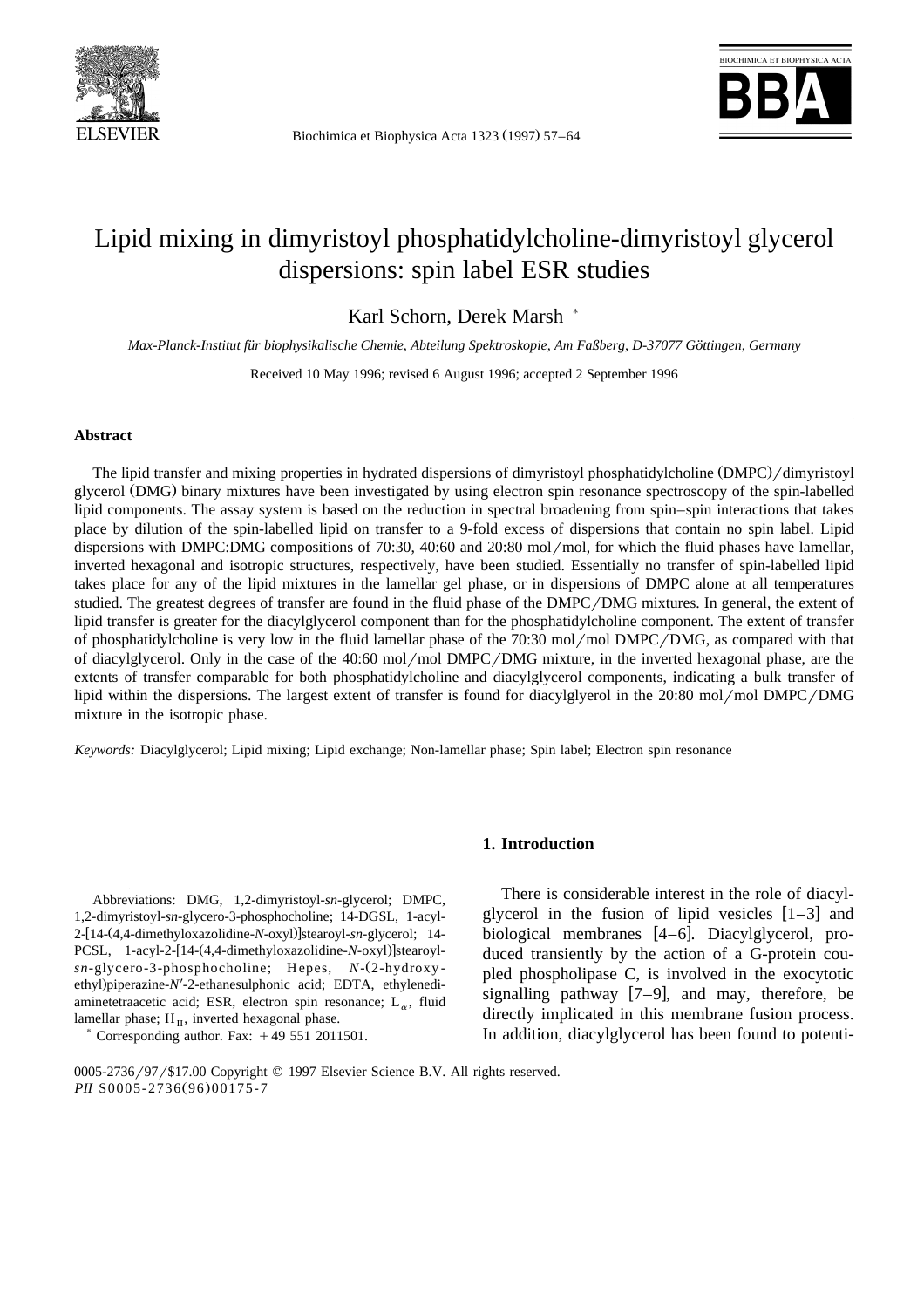ate the enzymatic action of various phospholipases, including phospholipase C  $[10-12]$ . The latter has been found to promote the aggregation and fusion of phospholipid vesicles by the mediation of the enzymatically produced diacylglycerol [13,14]. Interestingly, it was found that high concentrations of the enzymatically generated product could also exert a controlling inhibitory effect on the fusion process.

The studies on the fusion of phospholipid vesicles have suggested that the action of diacylglycerols arises from their ability to promote the formation of non-bilayer lipid phases  $[1,2]$ . Such structures are likely to be formed at high local concentrations of the diacylglycerol component. Binary phase diagrams have been established for mixtures of saturated chain diacylglycerols with phosphatidylcholines  $[15,16]$ . These serve to define the composition regions for which non-lamellar fluid phases exist. The gel phases have a lamellar structure for all compositions. For binary mixtures of dimyristoyl glycerol (DMG) with dimyristoyl phosphatidylcholine (DMPC), or the corresponding systems with palmitoyl chains, the fluid phase is found to be of lamellar structure for compositions up to approximately equimolar. For higher DMG contents, up to a DMG:DMPC stoichiometry of approx. 2:1 mol/mol, the fluid phase is no longer lamellar but has an inverted hexagonal structure. At DMG contents above the  $2:1 \text{ mol/mol}$  stoichiometry, the fluid phase is of the isotropic type, with the phosphatidylcholine component being present as inverted micelles [17].

In the present work, the ability of the spin-labelled diacylglycerol and phosphatidylcholine components to redistribute into unlabelled lipid dispersions has been investigated for DMPC/DMG mixtures with a wide range of DMG contents. Electron spin resonance spectroscopy was used to assay the reduction in concentration-dependent spin-spin interactions of the spin-labelled lipid component, on dilution into an unlabelled lipid dispersion of similar composition. The temperature dependence of the degree of lipid redistribution has been determined with DMPC/DMG mixtures for which the fluid lipid phase is of the lamellar  $(L_{\alpha})$ , inverted hexagonal  $(H<sub>II</sub>)$ , or isotropic type. This covers the full range of non-lamellar structural polymorphism observed for these fully hydrated diacylglycerol/phosphatidylcholine mixtures. The results are relevant to the

lipid transfer processes that may take place on close apposition in lipid systems with high local concentrations of diacylglycerol. The latter may be generated transiently by the action of phospholipase C and also may be found in the interlamellar attachments that are suggested to exist as intermediates in lipid membrane fusion and in the formation of non-lamellar structures in general [18]. This work concentrates on the effects specifically induced by the diacylglycerol component because it refers to a saturated phosphatidylcholine system that displays no tendency to fusion or the formation of non-lamellar phases, and for which rates of lipid transfer are rather slow (see e.g., Ref.  $[19]$ .

#### **2. Materials and methods**

#### *2.1. Materials*

DMPC was obtained from Fluka (Buchs, Switzerland). DMG was produced from DMPC by enzymatic cleavage with phospholipase C from *Bacillus cereus* (Boehringer-Mannheim, Mannheim, Germany), in ether/water  $(1:1, v/v)$  at 0°C. DMG was extracted from the ether phase after the reaction had gone to completion and purity was checked by thin-layer chromatography. Spin-labelled phosphatidylcholine bearing the nitroxide group on the C-14 atom of the *sn*-2 chain (14-PCSL) was synthesized as described in Ref.  $[20]$ . The corresponding spin-labelled diacylglycerol  $(14-DGSL)$  was synthesized from 14-PCSL by using the same enzymatic method as for DMG.

#### *2.2. Sample preparation*

The required amounts of DMPC and DMG (ca.  $0.2-2$  mg in total) were dissolved in dichloromethane, together with the desired spin label (14-PCSL or 14-DGSL). Each sample contained the same total amount of spin label. The spin label concentration relative to the host lipid in which it was incorporated was 10 mol%, or 1 mol% for the control. The organic solvent was evaporated with a stream of dry nitrogen and the sample then dried under vacuum for at least 3 h. The dry lipid was dispersed in 100  $\mu$ l of buffer  $(10 \text{ mM Hepes}, 1 \text{ mM EDTA}, pH 7.4)$  with vortexing. The dispersion was warmed above the chain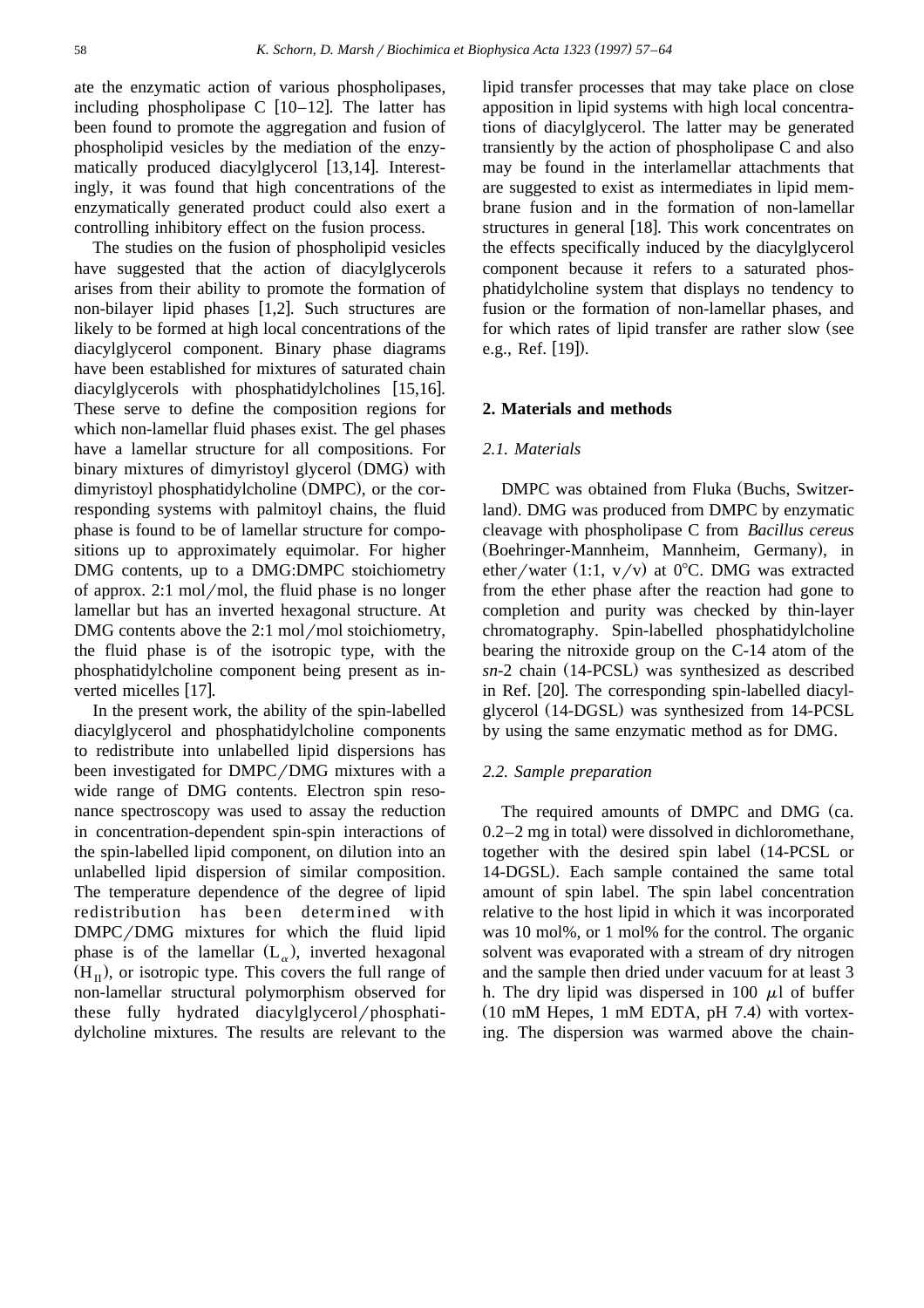melting transition temperature to ensure complete hydration. The sample was then transferred to a 100- $\mu$ l glass capillary (1 mm ID) that was sealed at one end and pelleted at room temperature by centrifugation in a bench-top centrifuge at 8000–10 000 rpm. The excess supernatant was removed to yield a fully hydrated pellet of the lipid mixture and the capillary was flame-sealed.

## *2.3. ESR spectroscopy*

ESR spectra were recorded on a Varian E-Line 9 GHz spectrometer with nitrogen gas flow temperature regulation. The glass capillary was accommodated within a standard 4 mm-diameter quartz tube that contained light silicone oil for thermal stability. The temperature was regulated to  $\pm 0.1^{\circ}$ C by using a thermocouple that was placed in the silicone oil. Spectra were recorded with a field modulation frequency of 100 kHz and modulation amplitude of 1.25 gauss. ESR spectra were recorded as a function of increasing temperature over the range  $0^{\circ}$  to 70 $^{\circ}$ C or  $80^{\circ}$ C in  $10^{\circ}$  steps. A 9-fold excess of unlabelled lipid dispersion was then added to the sample with 10 mol% spin label with mixing by centrifugation. Addition of the unlabelled dispersion required approx. 10 min and was performed at room temperature. ESR

spectra were again recorded from  $0^{\circ}$ C to  $70^{\circ}$ C or  $80^{\circ}$ C in  $10^{\circ}$  steps. The time at each temperature was 15–20 min, including that for collection of the spectra. The spin label concentration in this mixed sample would be 1 mol% if a uniform distribution were achieved. The time involved in these mixing experiments is much longer than that required to establish phase equilibrium at a given temperature, as established by measurements on single samples with low spin label concentration.

### **3. Results and discussion**

## *3.1. Lipid mixing assay*

The temperature dependence of the central line height,  $h_{\alpha}$ , of the 14-DGSL spin label at low concentration  $(1 \text{ mol})$  in aqueous dispersions of DMPC and of a  $38:62 \text{ mol/mol}$  DMPC/DMG mixture is given in Fig. 1. The line heights are normalized to the number of spins in the sample by means of the second integral of the spectrum and are scaled to a value of 1.0 for 1 mol% 14-DGSL in DMPC at  $0^{\circ}$ C. All spectral line heights reported here are normalized with this convention. Although there are sharp discontinuities in the line height at the chain-melting



Fig. 1. Temperature dependence of the line height of the central maximum in the ESR spectra of 1 mol% 14-DGSL spin label in aqueous dispersions of DMPC (open circles) and of a DMPC/DMG 38:62 mol/mol mixture (filled circles). Line heights are normalized to the double-integral of the entire spectrum. All values are referred to a line height of unity for 1 mol% 14-DGSL in DMPC at  $0^{\circ}$ C.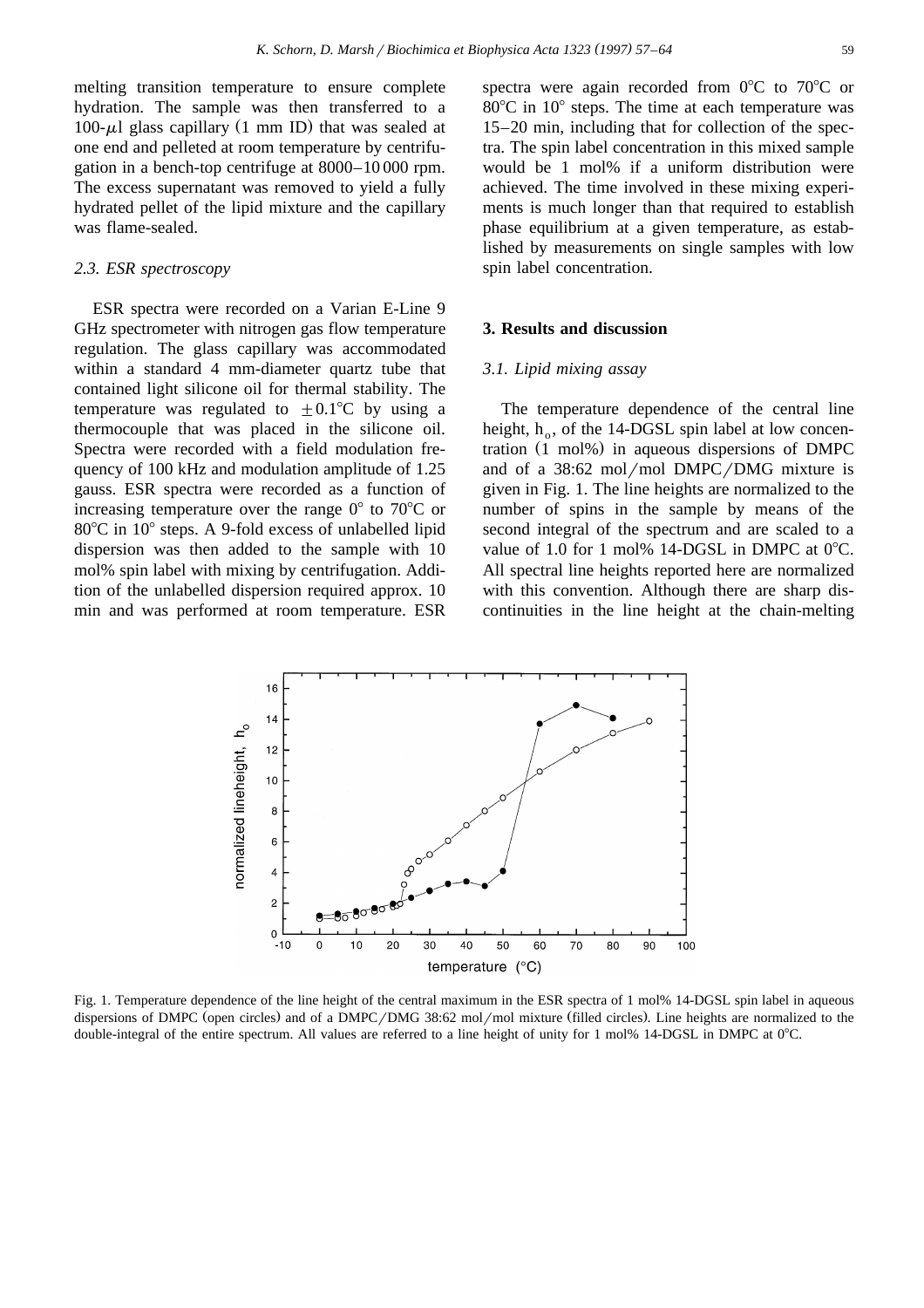phase transition (for DMPC) or in the region of lateral phase separation (for DMPC:DMG  $= 38:62$ )  $mol/mol$ , the normalized line heights achieved at the same temperature in the fluid phase are comparable. For various DMPC/DMG mixtures of different compositions, the normalized line heights at  $80^{\circ}$ C for samples containing uniformly 1 mol% spin label all lie in the range between 9 and 14, and all are very similar at  $0^{\circ}$ C. This makes the central line height a useful parameter for assaying lipid mixing when using over-labelled dispersions mixed with unlabelled dispersions. The assay is based on dilution of the concentrated spin label from a dispersion in which the spin-label concentration is 10 mol%, as is illus-



Fig. 2. ESR spectra of 10 mol% (dashed line) or 1 mol% (dotted line) 14-PCSL spin label in a hydrated DMPC/DMG 70:30 mol/mol dispersion at  $70^{\circ}$ C (upper) and  $0^{\circ}$ C (lower). Samples all contain the same amount of spin label and spectra are displayed with their true relative line heights. The spectra indicated by arrows are from a sample with 10 mol% spin label that is mixed with a 9-fold excess of unlabelled lipid dispersion. Total scan width  $=100$  G.

trated in Fig. 2. The ESR spectra displayed in Fig. 2 all correspond to the same amount of spin label (but at different concentrations relative to the unlabelled host lipid) and reflect their true line heights. The spectra from the sample containing 10 mol% spin label (dashed line) are broadened by spin-spin interactions, resulting in lower line heights than those from a sample containing the same amount of spin label but at a relative concentration of 1 mol% (dotted line). This is the case for samples both in the gel phase at  $0^{\circ}$ C and in the fluid phase at  $70^{\circ}$ C; the line height for the sample with 1 mol% spin label is ca. 3.5 times greater than that for the sample with 10 mol% spin label at  $0^{\circ}$ C and ca. 15 times larger at  $70^{\circ}$ C. The difference is greater at the higher temperature because the spin–spin broadening is greater relative to the smaller intrinsic line width in the fluid phase. The effect of mixing a 9-fold excess of unlabelled lipid dispersion with the dispersion that contains 10 mol% spin label is given by the spectra that are indicated by the arrows in Fig. 2. If the spin label were homogeneously distributed throughout the entire lipid, then the spectra should be identical to those of the sample containing 1 mol% spin label. In the gel phase at  $0^{\circ}$ C, the spectra are very similar to those of the original sample containing 10 mol% spin label. This indicates that very little of the spin-labelled lipid has mixed with the unlabelled lipid. In the fluid phase at  $70^{\circ}$ C, the line height of the spectrum for the sample containing 10 mol% spin label in the presence of unlabelled lipid is more than twice that in its absence. The spin-labelled lipid has partly, but not fully, mixed with the unlabelled lipid in the fluid phase. The effective degree of lipid mixing can be quantitated as:

$$
f_{\rm eff} = \left[ h_{\rm mix} / h_o(10\%) - 1 \right] / \left[ h_o(1\%) / h_o(10\%) - 1 \right] \tag{1}
$$

where  $h_{\text{mix}}$  is the normalized central line height in the spectra from the spin-labelled lipid dispersion mixed with unlabelled lipid dispersion and  $h_0(1\%)$ ,  $h<sub>o</sub>(10%)$  are the normalized central line heights in the spectra from control samples containing a uniform distribution of spin labels at relative concentrations of 1 mol% and 10 mol%, respectively. For complete mixing:  $f_{\text{eff}} = 1$  and for no mixing:  $f_{\text{eff}} = 0$ .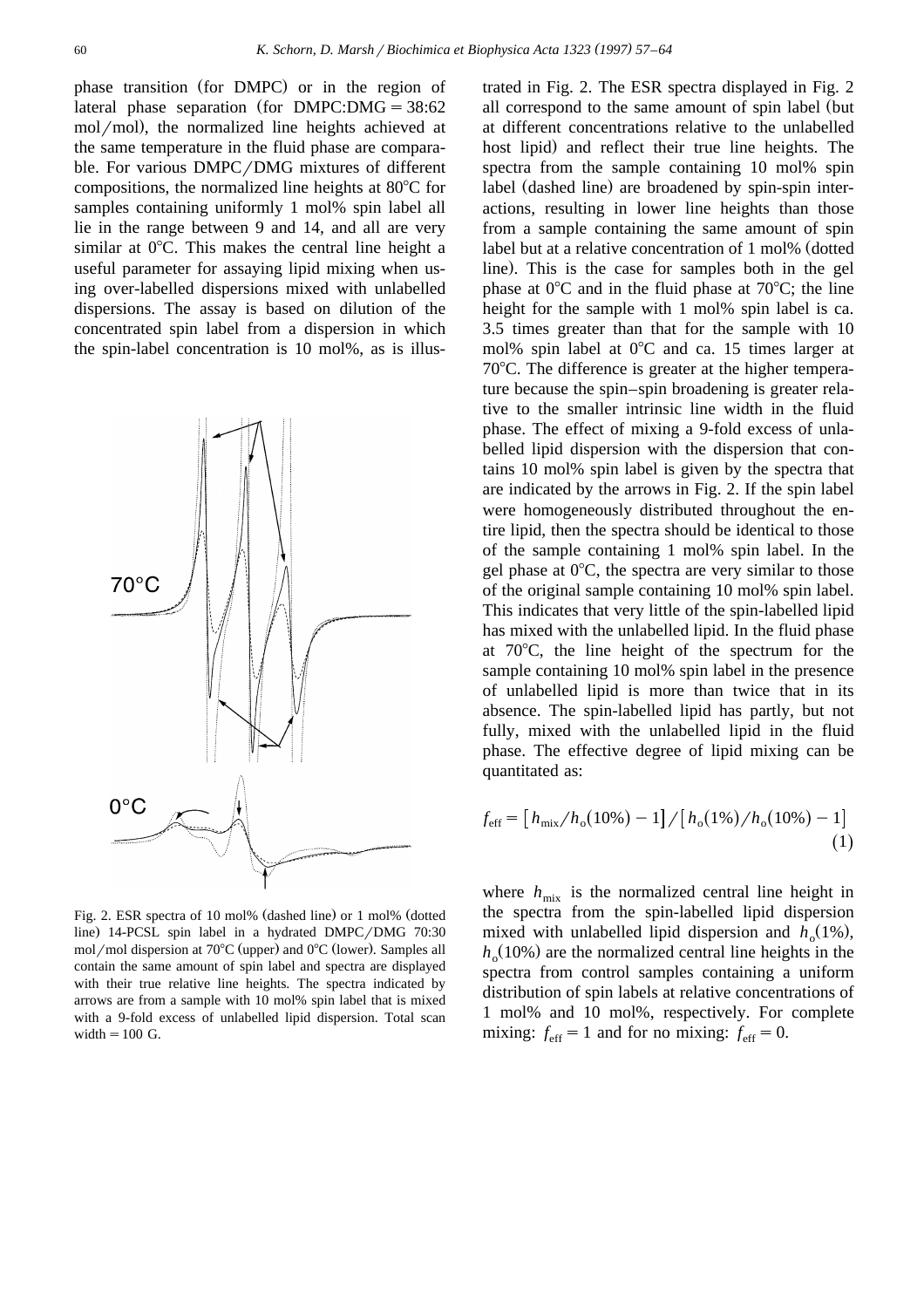# *3.2. Temperature and composition dependence of lipid mixing*

The temperature dependence of the normalized line heights,  $h_{\text{mix}}$ , of the 14-PCSL phosphatidylcholine spin label in the lipid-mixing assay for DMPC/DMG dispersions of different compositions is given in Fig. 3. The lipid dispersions are all lamellar in the gel phase, at low temperature, and also in the fluid phase for DMPC alone and for the  $70:30$  mol/mol mixture with DMG. For the  $40:60$  $mol/mol$  and  $20:80$  mol/mol dispersions, the fluid phases are of the inverted hexagonal and isotropic types, respectively. The structures of the phases at these compositions were established by X-ray diffraction and  $^{31}$ P-NMR spectroscopy [15,17]. The fluid phases at these compositions also correspond to single-phase regions of the binary phase diagram  $[15]$ .



Fig. 3. Temperature dependence of the normalized spectral line height of 10 mol% spin-labelled phosphatidylcholine (14-PCSL) in hydrated DMPC/DMG mixtures in the presence (full lines) and absence (broken lines) of a 9-fold excess of the corresponding unlabelled lipid dispersion. (a) dispersion of DMPC alone, (b)  $70:30 \text{ mol/mol}$  DMPC/DMG dispersion, (c)  $40:60 \text{ mol/mol}$ DMPC/DMG dispersion, (d) 20:80 mol/mol DMPC/DMG dispersion. The error in measurement of the line height is no greater than the size of the symbols (as seen from comparison of the independent measurements where no transfer takes place).



Fig. 4. Temperature dependence of the normalized spectral line height of 10 mol% spin-labelled diacylglycerol (14-DGSL) in hydrated DMPC/DMG mixtures in the presence (full lines) and absence (broken lines) of a 9-fold excess of the corresponding unlabelled lipid dispersion. (a) dispersion of DMPC alone,  $(b)$ 70:30 mol/mol DMPC/DMG dispersion, (c)  $40:60$  mol/mol DMPC/DMG dispersion, (d) 20:80 mol/mol DMPC/DMG dispersion. The error in measurement of the line height is no greater than the size of the symbols.

As seen from Fig. 3, little redistribution of the spinlabelled phosphatidylcholine takes place in the mixture of DMPC vesicles alone, nor in the gel phase of any of the dispersions containing diacylglycerol (cf. also Fig. 2). Only in the fluid phase is there evidence for a redistribution of the spin-labelled phosphatidylcholine into the unlabelled lipid dispersions and this only for the dispersions that contain diacylglycerol. Under the conditions used, the degree of mixing of the labelled phosphatidylcholine is limited and is comparable for the different compositions, being only somewhat less for the 70:30 mol/mol lamellar mixture than for the mixtures with higher DMG content.

The temperature dependence of the normalized line heights of the 14-DGSL diacylglycerol spin label in the same mixed lipid dispersions is given in Fig. 4. Again there is little redistribution of the spin-labelled lipid in vesicles of DMPC alone, nor in the other lipid dispersions in the gel phase. This is consistent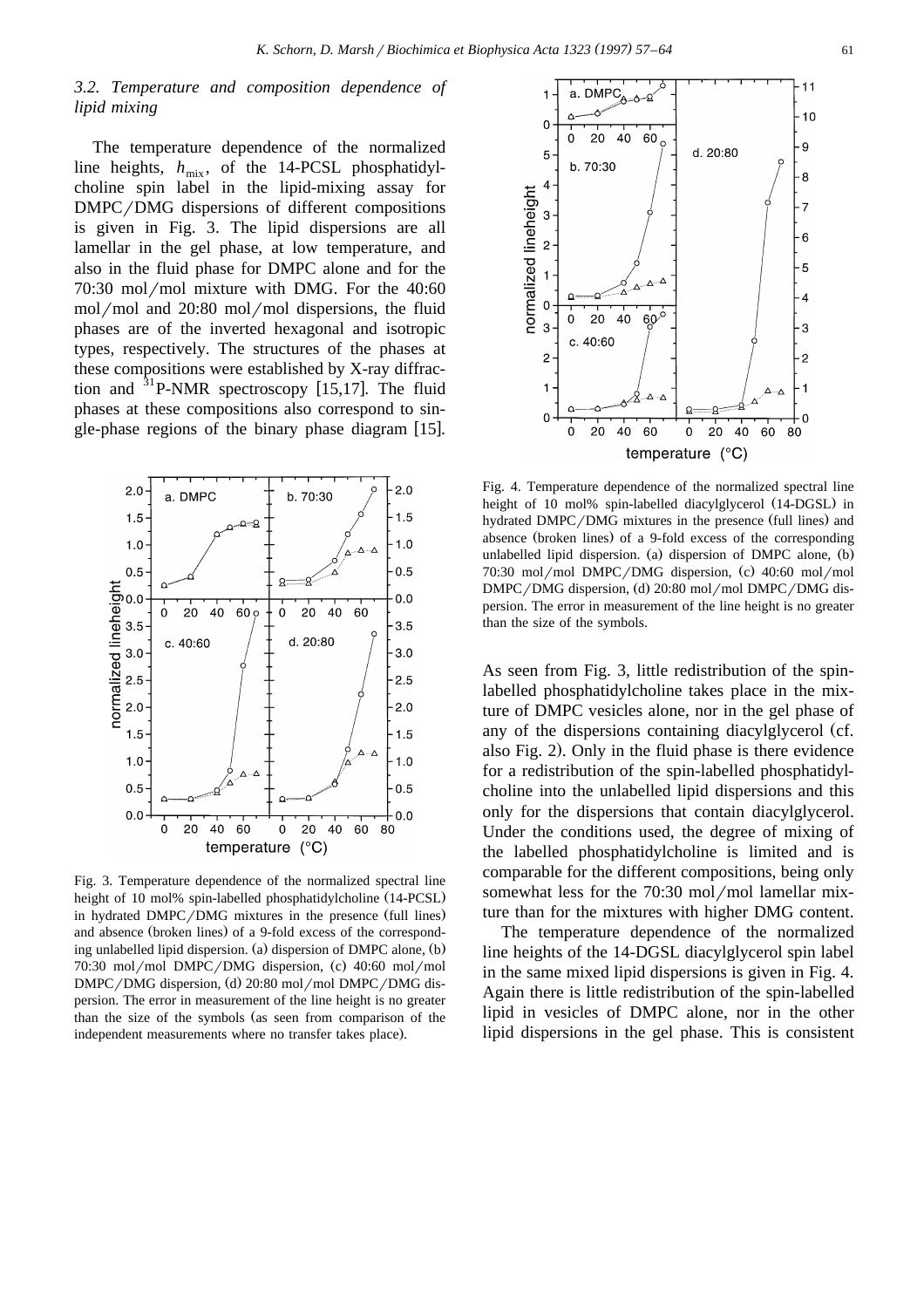with the results obtained for the spin-labelled phosphatidylcholine component in Fig. 3. Mixing of the spin-labelled diacylglycerol with the unlabelled lipid dispersions takes place in the fluid phase for all dispersions containing diacylglycerol. The extent of mixing is considerably greater than that for the spinlabelled phosphatidylcholine component under comparable conditions. It is particularly extensive for the mixture of 20:80 mol/mol DMPC:DMG composition that is isotropic in the fluid phase. The normalized line heights of control samples and of the samples in the mixing assays are summarized for the various lipid compositions in Table 1.

The effective degrees of mixing,  $f_{\text{eff}}$ , of the spinlabelled diacylglycerol and phosphatidylcholine components, calculated according to Eqn. 1, are given in Fig. 5 for the various  $DMPC/DMG$  mixtures. As expected from the data in Figs. 3 and 4,  $f_{\text{eff}} \approx 0$  for both spin-labelled lipids in DMPC vesicles. The multilamellar DMPC vesicles alone do not appear to fuse at an appreciable rate, throughout the temperature range studied. A similar conclusion has been reached for the interaction of small unilamellar vesicles interacting with multilamellar vesicles of a saturated-chain phosphatidylcholine [21]. Also, all values of  $f_{\text{eff}}$  are low in the gel phase, but increase with increasing temperature on entering the fluid phase for the mixtures containing diacylglycerol. Fluidization of the lipid chains is necessary for lipid mixing

Table 1

Normalized line heights of 14-PCSL and 14-DGSL spin labels in  $DMPC/DMG$  mixtures at 70 $°C$ 

| Spin label | concentration<br>$(mol\%)$     | DMPC/DMG (mol/mol) |       |       |       |
|------------|--------------------------------|--------------------|-------|-------|-------|
|            |                                | 1:0                | 70:30 | 40:60 | 20:80 |
| 14-PCSL    | 1.0                            |                    | 15.0  | 13.9  | 12.9  |
| 14-DGSL    | 1.0                            | 14.0               | 12.0  | 12.0  | 11.5  |
| $14$ -PCSL | 10                             | 1.3                | 0.85  | 0.75  | 1.1   |
| $14-DGSL$  | 10                             | 0.9                | 0.9   | 0.7   | 0.9   |
| 14-PCSL    | $1 \text{ (mix)}$ <sup>a</sup> | 1.4                | 2.0   | 3.75  | 3.3   |
| 14-DGSL    | $1 \text{ (mix)}$ <sup>a</sup> | 1.3                | 5.5   | 3.5   | 8.5   |

The line heights are referred to 1 mol% 14-DGSL in DMPC alone at  $0^{\circ}$ C.<br><sup>a</sup> Total spin label concentration is 1 mol% in the mixing assay

which consists of a 1:9 mixture of labelled  $(10 \text{ mol\%})$  with unlabelled dispersions.

The error in normalized lineheight measurement is no greater than  $\pm 0.15$ .



Fig. 5. Temperature dependence of the effective fractional redistribution,  $f_{\text{eff}}$ , of spin-labelled 14-PCSL  $(\bullet)$  and 14-DGSL  $(\circ)$ into unlabelled lipid dispersions. From lower to upper: DMPC alone; DMPC/DMG 40/30 mol/mol; DMPC/DMG 40:60 mol/mol; DMPG/DMG 20:80 mol/mol. Deduced from the data of Fig. 3Fig. 4. The error in measurement of  $f_{\text{eff}}$  is determined primarily by the residual time dependence (see Fig. 6).

between aqueous dispersions of these particular compositions.

An interesting pattern of behaviour is observed for the different lipid mixtures and for the two spinlabelled lipid components. The greatest degree of mixing is observed for the spin-labelled diacylglycerol component in the fluid phase of the 20:80 mol/mol DMPC/DMG mixture. In this case, the maximum degree of mixing obtained is  $f_{\text{eff}} \sim 0.6$  at  $70^{\circ}$ C. A complete mixing is probably hindered only by the fact that not all droplets of the fluid diacylglycerol are able to coalesce in the constrained volume of the sample capillary. The time dependence of the values of  $f_{\text{eff}}$  for a sample of this composition is given in Fig. 6. At  $70^{\circ}$ C, the redistribution has reached a limiting value on the time-scale of the experiments, whereas at  $60^{\circ}$ C the value of  $f_{\text{eff}}$  is still increasing towards the limiting value achieved at  $70^{\circ}$ C. (For all other compositions of the lipid mixtures, the values of  $f_{\text{eff}}$  were found to have achieved a constant level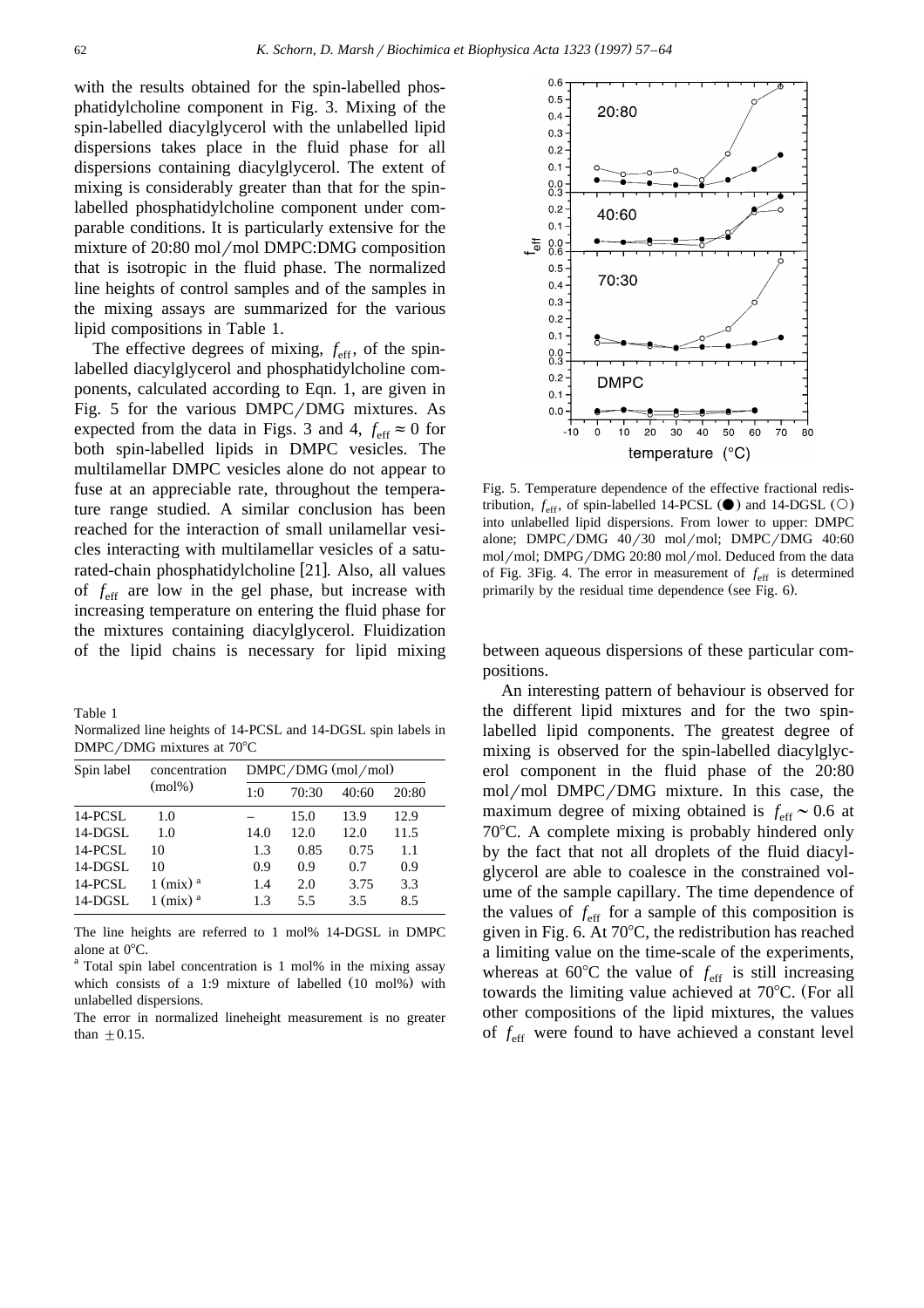

Fig. 6. Dependence of the effective fraction of homogeneously redistributed 14-DGSL into unlabelled 20:80 mol/mol DMPC/DMG mixture on time of incubation. Time zero corresponds to the first spectrum recorded immediately after mixing labelled and unlabelled dispersions at room temperature. The error in measurement of  $f_{\text{eff}}$  is of the order of the size of the symbols.

within the time-scale of the experiments.) Interestingly, the degree of lipid mixing is much smaller for the phosphatidylcholine component than for the diacylglycerol component in the  $20:80 \text{ mol/mol}$ DMPC/DMG mixture. It has been concluded earlier that the phosphatidylcholine component is present as inverted micelles in an isotropic melt of diacylglycerol, for samples of these compositions in the fluid phase [17]. These aggregated micellar structures, and the absence of monomeric phosphatidylcholine, could account for the slower rate of mixing of this component relative to diacylglycerol.

The lamellar structures formed by the 70:30 mol/mol DMPC/DMG mixtures are interesting because, whereas there is a high degree of mixing of the spin-labelled diaglycerol component in the fluid phase, the phosphatidylcholine component redistributes relatively little within the mixed lipid dispersion at all temperatures. The mixing of the diacyl-

glycerol component cannot, therefore, be caused by fusion of the multilamellar vesicles, because then both components would redistribute equally. There is therefore an exchange of diacylglycerol with the unlabelled lipid dispersions. This transfer of diacylglycerol between vesicles must be mediated by close contacts between the respective bilayers. It is known that diacylglycerol can flip-flop rapidly between the monolayers of a given vesicle bilayer [22], whereas phosphatidylcholine cannot [23]. Possibly, the barriers to intervesicle transfer on close apposition may be similar to those for lipid flip-flop.

The  $40:60$  mol/mol DMPC/DMG dispersion is unique in that both the phosphatidylcholine and diacylglycerol components redistribute to comparable extents in the fluid phase. This suggests that a rearrangement involving bulk transfer of the lipid components takes place. To this extent, the process represents a true fusion of the lipid dispersions. This process takes place between inverted hexagonal  $(H<sub>II</sub>)$ phase structures, however, rather than between lipid vesicles. This is consistent with the suggestion  $[18]$ that precursors of inverted non-lamellar phases may be involved as intermediates in the membrane fusion process.

The present results therefore serve to define the molecular transfer that takes place in lipid mixtures containing diacylglycerol under various conditions. Phosphatidylcholine serves as an inert host lipid; all transfer processes are induced by the presence of the diacylglycerol component. The results have relevance to the mechanisms by which diacylglycerol can induce vesicle fusion, initiate the formation of nonlamellar lipid phases and facilitate the action of lipolytic enzymes. In these processes, the transfer or exchange of the diacylglycerol molecules is likely to play a role, also in the case in which the diacylglycerol is generated in situ by the action of phospholipase C. Diacylglycerol has a controlling effect on exocytosis and it has been suggested that it may be directly involved in the fusion event that triggers exocytotic release [24]. Under these circumstances, the transfer of diacylglycerol may well also be important. Additionally, transfer processes may control the binding of diacylglycerol to protein kinase C during activation  $[25]$ , or at least indirectly reflect the way in which diacylglycerol is presented to this regulatory enzyme at the membrane surface.